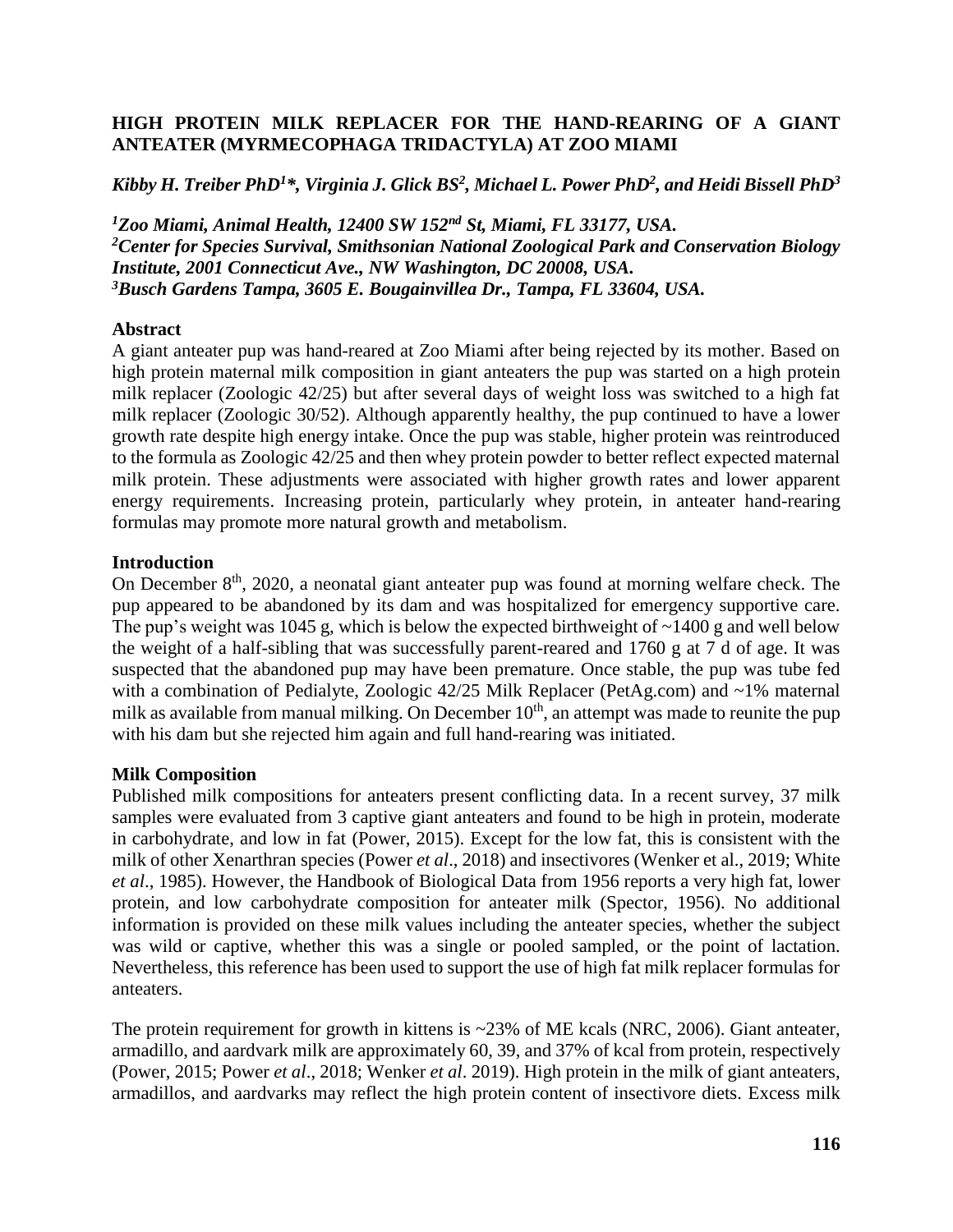protein likely serves as a primary energy source (Power *et al*., 2018). High protein milk may also represent an evolutionary strategy for Xenarthrans to deliver calcium and phosphorous (bound to milk casein protein) to facilitate the development of specialized armor and whey proteins to deliver the sulfur amino acids for the di-sulfide bonds in hair for members of this clade (Power *et al*., 2018). Zoologic 42/25 milk replacer provides 35% of kcal from protein while Zoologic 30/52 provides only 20% of kcal from protein.

The wide range of fat contents in Xenarthran and insectivore milks is difficult to interpret. Studies on the maternal milk in Xenarthrans have found a protein:fat ratio as high as 5.63:1 in giant anteaters (Power, 2015), though fat concentration apparently increases substantially after 90 days (Power, unpublished data). Armadillo milk had a protein:fat ratio of 2.23 decreasing to 1.46 by day 50 (Power *et al*., 2018). One study of aardvark milk (White *et al*., 1985) found a protein:fat of 1.46 decreasing to 1.16 by about 30 d while the other had a protein:fat ratio decreasing from ~1.3 to ~0.6 across 114 d lactation (Wenker *et al*., 2019). Decreasing protein:fat over lactation increases the energy density of the milk, which may be necessary to meet energy requirements for late growth (Cabana *et al*., 2019). Pangolins reared on KMR (protein:fat ratio 1.55) have lower growth rates starting around 80 d compared to parent-reared pangolins, although these observations were confounded by weaning (Cabana *et al*., 2019). The authors suggested that increasing the formula fat level at this point might be beneficial. Similarly, a giant anteater reared on KMR had heavy cream added to boost formula fat and calories at 28 d of age (Bickel *et al*., 1975), and a mixed formula with a protein:fat of 1.02 was successful for rearing aardvark pups (Cabana *et al*., 2019).

Lactation of the giant anteater dam at Zoo Miami was maintained for 10 d by manual milking and oxytocin stimulation. Three samples of maternal milk collected on days 5, 7, and 10 were sent to the Nutrition Laboratory at the Smithsonian National Zoo for macronutrient analysis. The maternal milk compared well to the data from Power (2015), until day 10 when there was an unexpected increase in fat content. At this point, the female was drying up due to the lack of a nursing neonate, so the difference in this final sample could have been a reflection of the cessation of lactation. This could also just be normal variability in early milk samples as observed in aardvark milk (Wenker *et al*., 2019).

Based on targeting a high protein level and to avoid an extreme fat level, it was determined to hand-rear the anteater pup using the high protein Zoologic 42/25 milk replacer. This milk replacer was intermediate between the published anteater milk compositions and met the nutrient requirements for cats, which was presumed to be the most appropriate model species. PetAg KMR which is comparable to Zoological 42/25 has been used successfully to hand-rear giant anteaters in the past (Bickel *et al*., 1975). If targeted growth rates were not achieved it was proposed to mix in Zoologic 30/52 and gradually increase the fat level but not to reduce protein:fat ratio below 1.0.

# **Growth and Energy**

Growth rate was targeted to the average growth rate reported for giant anteaters in the Species360 database (including hand-reared and parent-reared individuals; www.species360.org). Individual growth curves for 19 hand-reared giant anteaters were also provided by the Nashville Zoo at Grassmere. Nashville Zoo's hand-rearing protocol suggested a growth rate of 2-5% BW/d. Per the Species360 data the average growth rate of captive giant anteaters is lower at approximately 1.1- 2.6% BW/d, decreasing over the course of growth (Figure 1).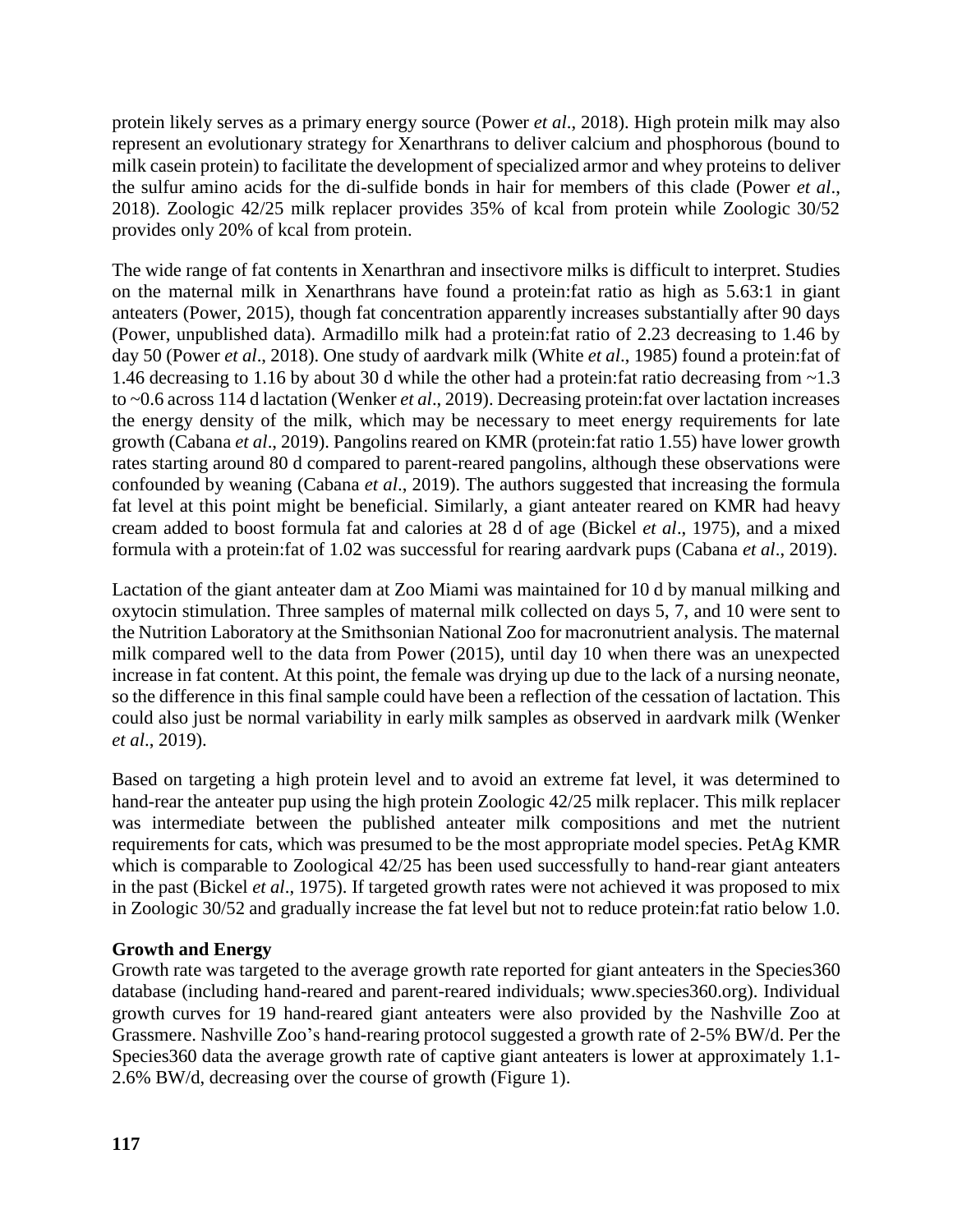The energy requirement for maintenance in a giant anteater is  $82.9*BW_{kg}^{0.75}$  (Stahl *et al.*, 2012). This agrees with expectations for silky anteaters (Nagy & Montgomery, 2012) and tamandua (McNab, 2008). The energetic cost of growth for anteaters, however, is unknown. Other species range from 1.8 kcal/g growth in cats (Hendricks & Wamberg, 2000) to >8 kcal/g growth in horses (NRC, 2007). Conversion cost of protein, fat, or carbohydrate and composition of growth affects the caloric cost. Using detailed formula energy estimations and weight data for hand-reared sloths (Minnesota Zoo, personal communication) a cost per g of growth was calculated to be ~3 kcal. Based on this the following target energy level was proposed:

Giant Anteater kcal/d =  $82.9^*BW_{kg}^{0.75} + 3*ADG_g$ 

This expected requirement agreed reasonably with the recommended hand-rearing formula amounts from Nashville Zoo calculated from their formula composition, feeding schedule, and consumption as %BW. Energy estimates served as rough guidelines for target intake. Actual offering was based on consumption, feeding behavior, apparent fullness, and observed/desired growth rate.

## **Hand-rearing**

Throughout the hand-rearing process the Zoo Miami anteater pup, 20M056, remained active, curious, responsive, eager for feeding, and in apparently good health with no extremes in body condition observed. Weights were collected daily initially and then every few days (Figures 2 and 4), and morphometrics were collected initially weekly and then every few weeks (Figure 5) throughout hand-rearing to monitor growth. A minimum of 7 feeds per 24 h were required initially to achieve the estimated energy requirement. However, it was found to be difficult to provide more than 2.5% bodyweight per feeding based on visible fill, satiation, and formula clearance between meals. Anteaters have a specialized stomach for masticating ants, and stomach content was  $2.5 \pm$ 1.5% of carcass weight (Mean  $\pm$  SD) in wild giant anteaters (Bissell, personal communication).

Initial energy requirement was calculated to be 183 kcal/d allowing for 33 g/d growth. However, both the cost of growth and the rate of growth were expected to be overestimated for the perinatal period. Per the hand-rearing protocol provided by Nashville Zoo their estimated energy offered did not reach 183 kcal/d until Day 13.

During this initial period, keepers continued to milk the dam post oxytocin stimulation, and this maternal milk was added to the formula. Initial feedings were diluted, gradually working towards a target of 12% DM (137 kcal/d) by day 4. At this point, the Nashville Zoo protocol was estimated to provide around 100 kcal/d. The neonate continued to drop weight so formula was concentrated to 14% DM (153 kcal/d) on the evening of day 4. On day 5 of continued weight loss, Zoologic 30/52 was added at 25% of the formula dry matter to boost calories to 171 kcal/d, and on day 5, it was decided to rapidly switch to entirely Zoologic 30/52 because this was the milk replacer used successfully by Nashville Zoo. This transition was completed by day 7 (206 kcal/d), and the animal also transitioned smoothly from tube feeding to a bottle from day 7 to 8. Weight loss appeared to stop around 140 h (5.8 d), and it is unclear if this was the result of the increased calories or the change in formula from high protein to high fat (Figure 2).

On the initial Zoologic 42/25 formula, 20M056 tended to have watery stool and notable gasiness. Simethicone (20 mg/0.3 mL; 1 drop per 167 mL formula) was added to the formula as this was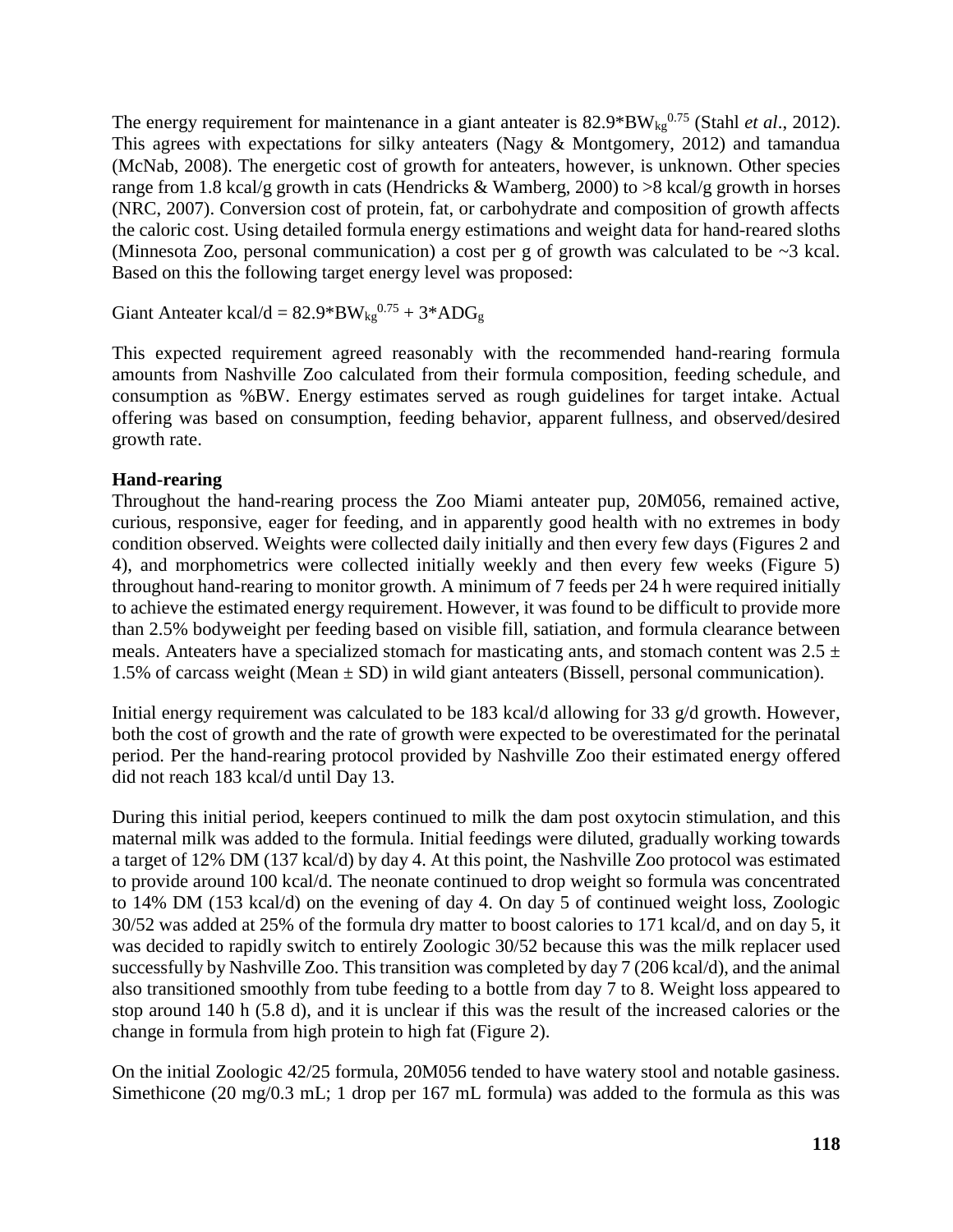used successfully in hand-reared aardvarks (Bissell, personal communication). After transitioning to the Zoologic 30/52 formula the feces became more formed and defecation reduced to every few days. Although not a significant concern, some gasiness continued and possible mild constipation was observed. Taurine was also added to the Zoologic 30/52 formula to meet the requirement for cats (NRC, 2006).

For the first month on the Zoologic 30/52 formula 20M056 met targets for growth based on Species360 data but remained low in weight and at the bottom of the range for average daily gain and %BW gain per day compared to giant anteaters hand-reared on Zoologic 30/52 at Nashville Zoo, despite 20M056 apparently consuming more kcal per day. Interestingly, shifting the growth curve for 20M056 back 2 weeks puts him closely in line with the smaller Nashville anteaters, possibly supporting a 2-week delay in growth/functional age. 20M056 also continued to have hard fecals with straining at defecation so at 29 d, the formula was diluted to 12% DM.

On day 37, to promote growth and possibly improve formula digestibility and fecal consistency, 25% of the Zoologic 30/52 was replaced by Zoologic 42/25. The new formula, 38/53, provided a protein:fat of 0.72. It was hypothesized that increased protein might boost lean growth and satiation. Around the time of this change, growth rate was observed to increase to meet targets. Defecation remained every few days but straining was no longer observed. Although more feedings were required due the lower energy density of the 38/53 formula, energy levels to achieve growth appeared more consistent with the data from Nashville Zoo and slightly below the expected energy requirement calculated from the proposed energy equation.

On day 84, an additional growth spurt was anticipated so it was decided to try increasing the protein content of the formula further to boost the protein:fat and better reflect the expected maternal milk composition. It was also noted that the Zoologic formulations are almost exclusively casein milk protein which might have been a factor in the hardness of the stools. Giant anteater milk is expected to be higher in whey protein to provide sulfur amino acids for hair growth although actual data are not available. Whey protein is more rapidly digestible, and it was thought that this might benefit energy efficiency and boost consumption while and benefit targeted growth, such as specialized anteater hair.

To boost protein, whey protein powder (Nuts.com) was added to the formula to replace the Zoologic 42/25 portion and achieve 75% Zoologic  $30/52 + 25%$  whey protein powder on a dry matter basis. This resulted in a formula with a protein:fat ratio of 1.0 with protein providing 30% of kcal.

Because the whey protein powder was not nutritionally complete, the formula was reviewed for nutrient deficiencies and several were found. Besides being deficient in taurine, the Zoologic 30/52 just meets the protein requirement for cats and is deficient in zinc, copper, and especially iron at less than  $1/3<sup>rd</sup>$  of the expected iron requirement. Dicalcium phosphate and a feline multivitamin (Vetriscience NuCat Multivitamin Everyday Health) were added to the new formula transition to meet NRC requirements for growing cats (NRC 2006).

Following the addition of whey protein powder and the vitamin and mineral supplement, the feces from 20M056 became greenish in color and more frequent. The color likely reflected the increased iron from the supplement. Occasionally, a small amount of liquid stool was noted though always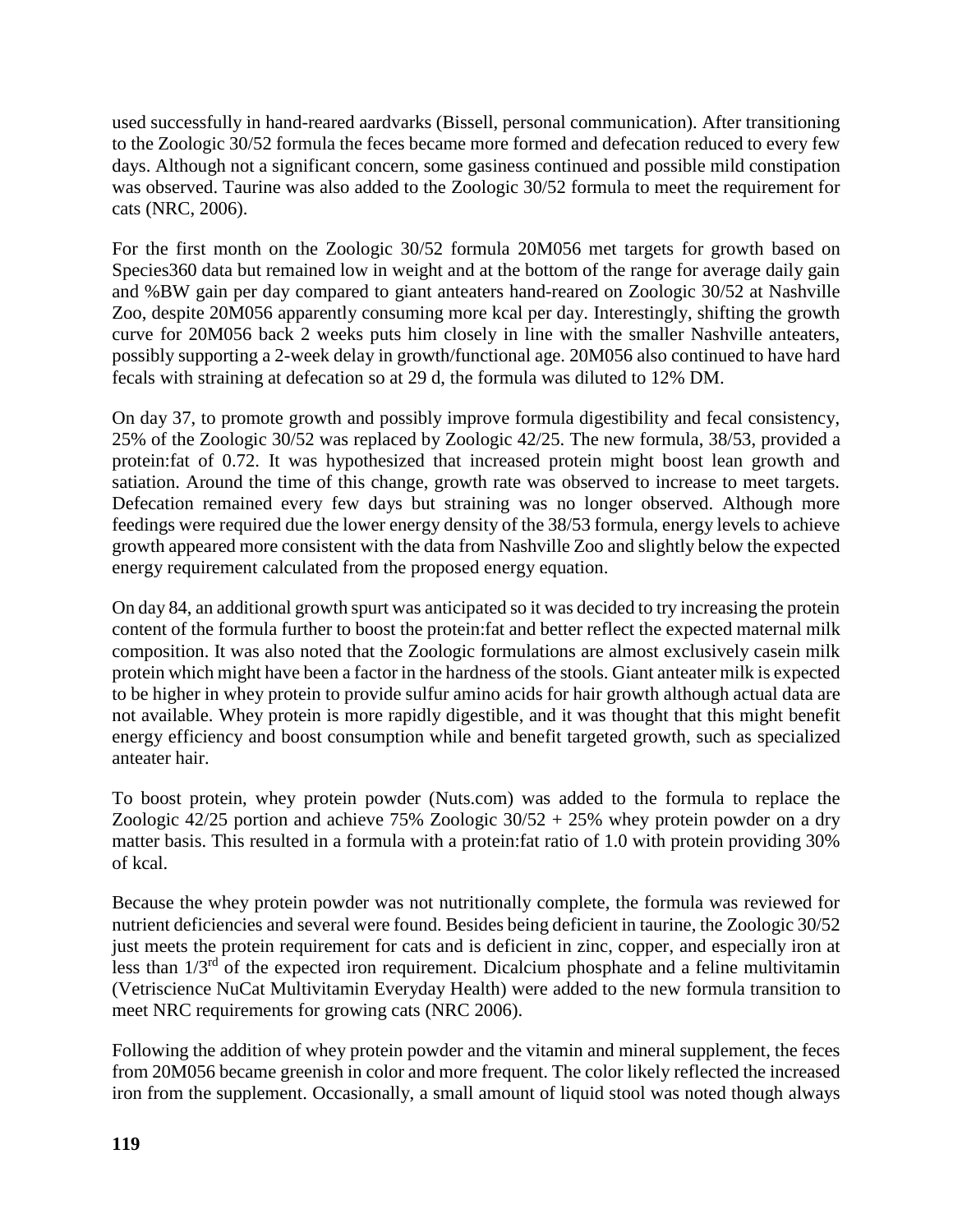in conjunction with formed feces, and overall fecal consistency was considered appropriate. Growth increased to a point that exceeded both Species360 estimates and Nashville Zoo averages, which may be attributable to a combination of higher protein in the formula while still being high fat and stage of growth/maturity.

At 132 d of age, formula was dropped to 3 feeds per day. At this point, formula alone no longer met the caloric requirement, and consumption of solids was inconsistent so the growth rate decreased. From day 165-193, Zoologic 30/52 was gradually replaced with Mazuri Insectivore 5M6C in the formula. Over this period, 20M056 began to eat the formula better as a slurry. On day 197 the whey protein powder was removed, and 20M056 was officially weaned onto a slurry of 92% Mazuri 5M6C + 4% ground dried mealworms + 4% ground dried black soldier fly larvae. Increased solids consumption resulted in an increase of average daily gain.

# **Conclusion**

Since this was a single case with many confounding factors throughout, it is impossible to define optimal recommendations for hand-rearing giant anteaters. High protein Zoologic 42/25 formula appeared to be unsuccessful during the first week, and increasing the fat level may have helped overcome this failure. It is also possible that in the perinatal period the high casein content of the Zoologic 42/25 may have been poorly digested or that deficiency of sulfur-containing amino acids may have been limiting during this phase of rapid hair growth. It is also possible that the animal was compromised by being premature, hypothermic, or traumatized around birth and required several days to recover normal function. The animal appeared to thrive acceptably on Zoologic 30/52, but the addition of Zoologic 42/25 and then whey protein later in growth may have potentiated increased growth rates and improved digestibility. For future cases, incorporating whey protein during early growth may promote growth and development most closely resembling that of parent reared anteaters.

### **Literature Cited**

- Bickel CL, Murdock GK, and Smith ML (1976) Hand-rearing of a giant anteater at Denver Zoo. *Int Zoo Yb* 16(1): 195-198.
- Cabana F, Tay C, and Arif I (2019) Comparison of growth rates of hand-reared and mother-reared Sunda pangolin (*Manis javanica*) at the Night Safari (Singapore). *J Zoo Aquar Res* 7(1): 44- 49.
- Hendriks WH and Wamberg S (2000) Milk intake of suckling kittens remains relatively constant from one to four weeks of age. *J Nutr* 130(1): 77-82.
- McNab BK (2008) An analysis of the factors that influence the level and scaling of mammalian BMR. *Comp Biochem & Phys A Mol Integr Physiol* 151(1): 5-28.
- Nagy KA and Montgomery GG (2012) Field metabolic rate, water flux and food consumption by free-living silky anteaters (*Cyclopes didactylus*) in Panama. *Edentata* 13(1): 61-65.
- [NRC] National Research Council (2006) Nutrient requirements of dogs and cats. Washington, DC: The National Academies Press.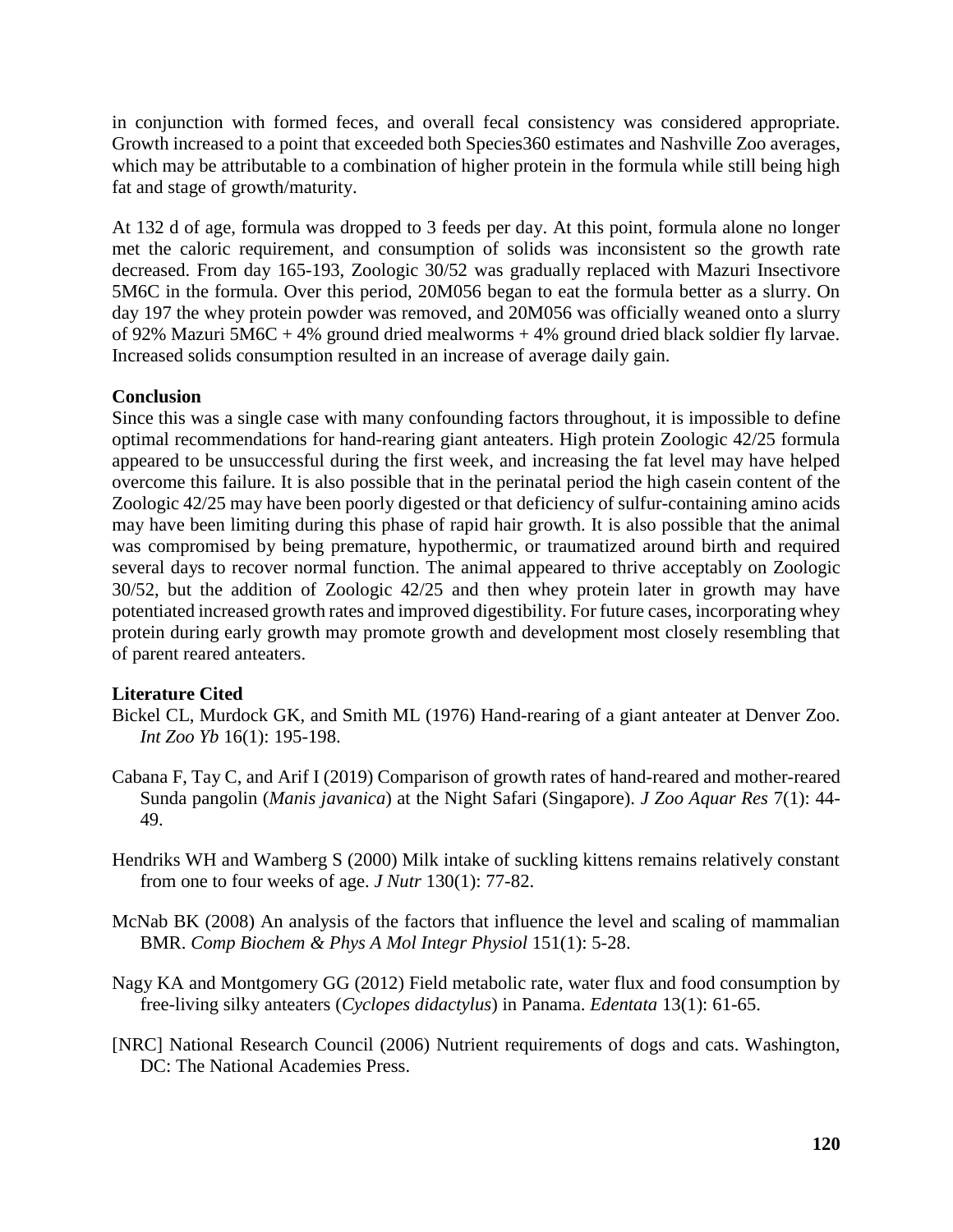- [NRC] National Research Council (2007) Nutrient requirements of horses: 6th Revised Edition. Washington, DC: The National Academies Press.
- Power ML (2015) Nutrient composition of the milk of the giant anteater (*Myrmecophaga tridactyla*). In Bissell H, Brooks M, Eds. *Proceedings of the Eleventh Conference on Zoo and Wildlife Nutrition*, AZA Nutrition Advisory Group. Portland, OR. pp 114.
- Power ML, Watts SM, Murtough, KL, and Knight, FM (2018) Macronutrient composition of milk of captive nine-banded armadillos (*Dasypus novemcinctus*). *J Mammol* 99(2): 498-504.

Spector WS (1956) Handbook of biological data. Philadelphia: W.B. Saunders Company. p 50.

- Stahl M, Osmann C, Ortmann S, Kreuzer K, Hatt J-M, and Clauss M (2012) Energy intake for maintenance in a mammal with a low basal metabolism, the giant anteater (*Myrmecophaga tridactyla*). *J Anim Phys Anim Nutr* 96(5): 818-824.
- Wenker ES, Himschoot EA, Henry B, Toddes B, and Power ML (2019) Macronutrient composition of longitudinal milk samples from captive aardvarks (*Orycteropus afer*). *Zoo Biol* 38(5): 405-413.
- White JM, Williams G, Samour JH, Drury PJJ, and Cheeseman P (1985) The composition of milk from captive aardvark (*Orycteropus afer*). *Zoo Biol* 4(3): 245-251.

| <b>Table 1.</b> Composition of maternal milk from anteaters compared to other species and milk |  |  |  |  |  |
|------------------------------------------------------------------------------------------------|--|--|--|--|--|
| replacer formulas suggested for hand-rearing anteaters.                                        |  |  |  |  |  |

| ັັ                                          |              | ັ         |           |                   |
|---------------------------------------------|--------------|-----------|-----------|-------------------|
|                                             | <b>DM,</b> % | CP, %DM   | Fat, %DM  | Carbohydrate, %DM |
| Anteater Milk <sup>1</sup>                  | 37           | 30        | 54        |                   |
| Giant anteater Milk <sup>2</sup>            | 11           | 50        | 9         | 28                |
| Armadillo Mil $k^3$                         | 17-25        | 44-48     | 21-31     | $9-18$            |
| Aardvark Milk <sup>4,5</sup>                | 26-38        | $35 - 43$ | $31 - 55$ | $5 - 10$          |
| <b>Felid Milk</b>                           |              | $30 - 66$ | $21 - 57$ | $8-28$            |
| Zoologic 30/52 Milk Replacer <sup>6</sup>   |              | 34        | 60        | 6                 |
| Zoologic 42/25 Milk replacer <sup>6,7</sup> |              | 48        | 31        | 21                |
| <sup>1</sup> Spector 1956                   |              |           |           |                   |
| $2$ Power 2015                              |              |           |           |                   |
| <sup>3</sup> Power <i>et al.</i> , 2018     |              |           |           |                   |
| <sup>4</sup> Wenker <i>et al.</i> , 2019    |              |           |           |                   |
| $5$ White <i>at al</i> 1085                 |              |           |           |                   |

<sup>5</sup>White *et al*., 1985 <sup>6</sup>PetAg.com

<sup>7</sup>Same as PetAg KMR (kitten milk replacer)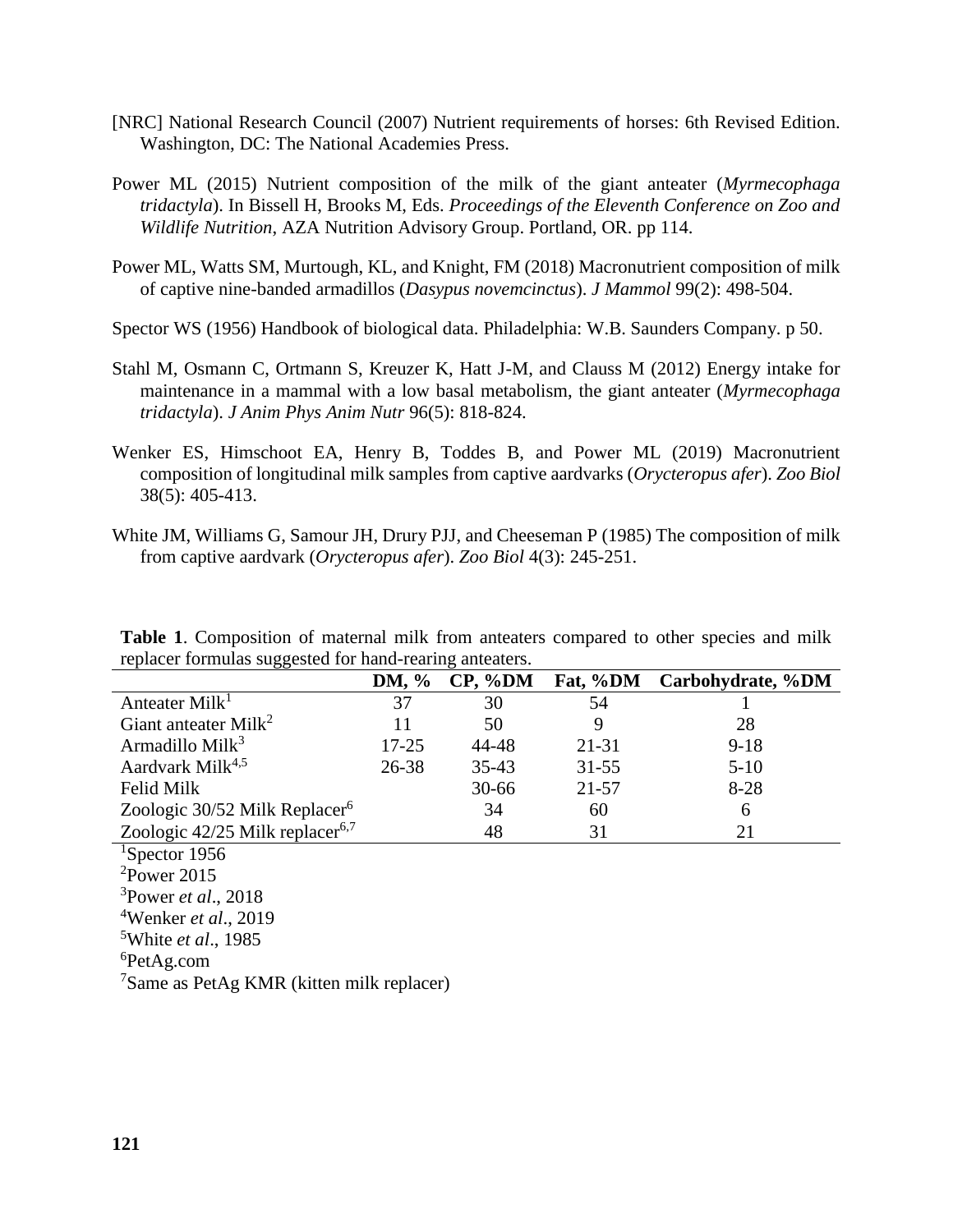| <b>Days Post-Partum</b> | Protein, % | <b>Fat, %</b> | Sugar, % |       | DM, $\%$ Protein/Fat DMB <sup>1</sup> | <b>Protein:Fat</b> | kcal from Protein, % |
|-------------------------|------------|---------------|----------|-------|---------------------------------------|--------------------|----------------------|
|                         | 4.61       | 0.85          | 3.03     | 9.88  | 54/10                                 | 5.4                |                      |
|                         | 5.24       | . 67          | 2.24     | 11.04 | 57/18                                 | 3.2                |                      |
| 10                      | 5.81       | 5.36          | 2.24     | 15.57 | 43/40                                 | 1.1                |                      |
| Zoologic $42/251$       |            |               |          |       | 48/31                                 | 1.5                | 35                   |
| Zoologic $30/521$       |            |               |          |       | 34/60                                 | 0.6                | 20                   |

**Table 2**. Macronutrient analysis of maternal giant anteater milk at Zoo Miami. Lactation was being maintained by daily oxytocin stimulation and manual milking which ended following the sample on day 10.

<sup>1</sup>Dry Matter Basis

<sup>2</sup>Milk replacer PetAg.com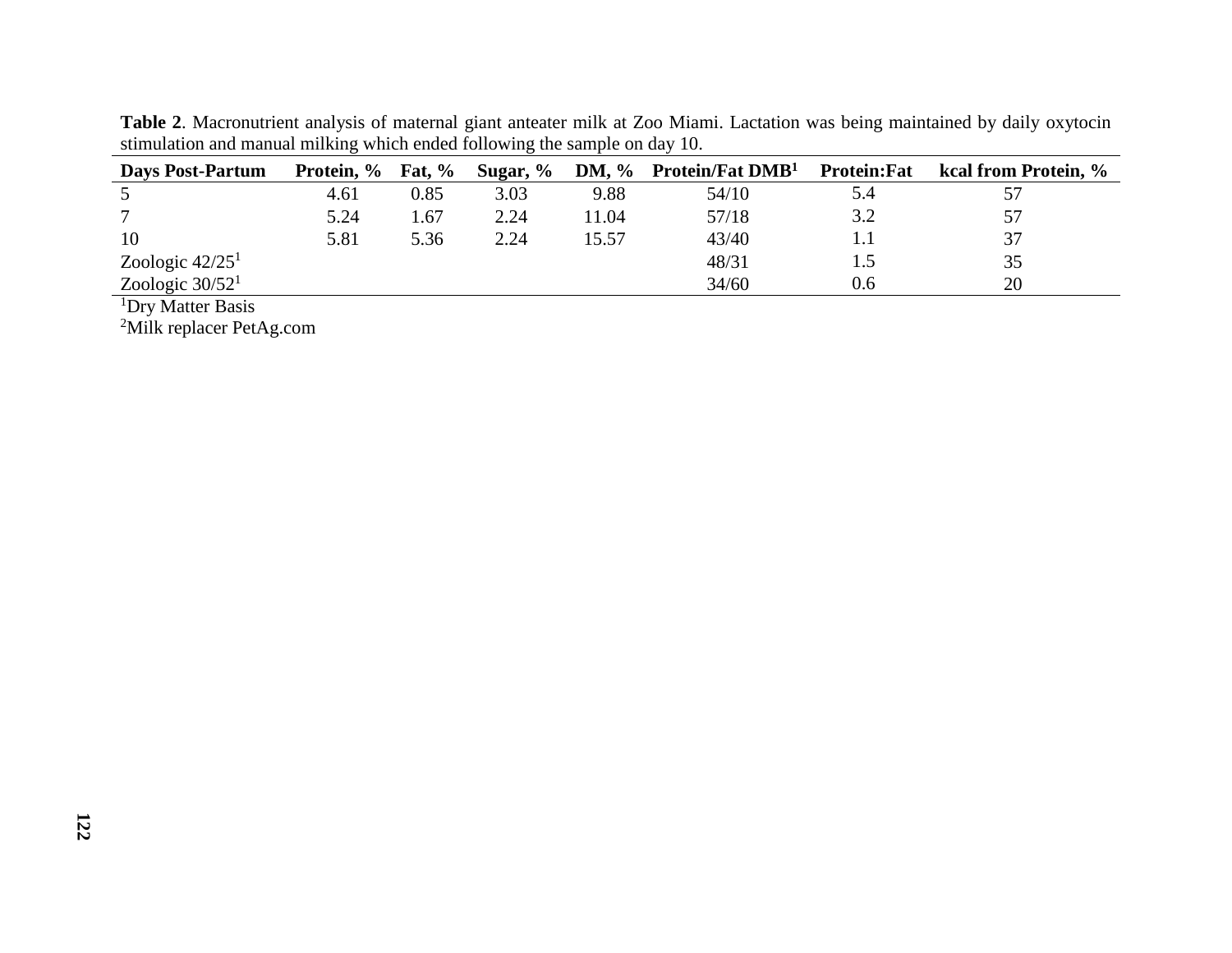|                          |              | Formula 38/53  | Formula 41/41 | Recommendation <sup>1</sup> (4 kg, $9\%$ mature, 545 kcal/d) |                      |
|--------------------------|--------------|----------------|---------------|--------------------------------------------------------------|----------------------|
|                          |              | 75% 30/52      | 75% 30/52     |                                                              |                      |
|                          | <b>Units</b> | 25% 42/25      | $25%$ Whey    | <b>Based on BW</b>                                           | <b>Based on kcal</b> |
| Dry matter/day           | g            | 94.6           | 98.4          |                                                              |                      |
| Wet weight/day:          | g            | 100            | 104           |                                                              |                      |
| Water                    | g            | 5.4            | 5.6           |                                                              |                      |
| Energy                   | kcal         | 567            | 545           | 548                                                          | 548                  |
| Protein                  | g            | 32.6           | 40.6          | 30                                                           | 31                   |
| Fat                      | g            | 45             | 40.6          | 12                                                           | 12                   |
| Ash                      | g            | 7.3            | 6.8           |                                                              |                      |
| Calcium, Ca              | mg           | 1560           | 1579          | 1038                                                         | 1089                 |
| Iron, Fe                 | mg           | 3.8            | 15.4          | 10.6                                                         | 10.9                 |
| Magnesium, Mg            | mg           | 87.5           | 86.0          | 50.6                                                         | 54.5                 |
| Phosphorus, P            | mg           | 1032.5         | 1016.5        | 942                                                          | 981                  |
| Potassium, K             | mg           | 997.5          | 999.4         | 529                                                          | 545                  |
| Sodium, Na               | mg           | 282.25         | 262.75        | 187                                                          | 191                  |
| $\text{Zinc}, \text{Zn}$ | mg           | 9.175          | 21.4          | 9.9                                                          | 10.1                 |
| Copper, Cu               | mg           | 0.75           | 1.24          | 1.1                                                          | 1.1                  |
| Manganese, Mn            | mg           | 0.95           | 1.79          | 0.63                                                         | 0.65                 |
| Selenium, Se             | ug           | $\overline{0}$ | 101.5         | 40.0                                                         | 40.8                 |
| Taurine                  | mg           | 25             | 126           | 53.2                                                         | 54.5                 |
| kcal from protein        | %            | 23             | 30            | 22                                                           | 22                   |

**Table 3.** Giant anteater formulas with Zoologic 30/52 supplemented with Zoologic 42/25 or whey protein powder, dicalcium phosphate, and Vetriscience NuCat Multivitamin Everyday Health.

 $1$ NRC, 2006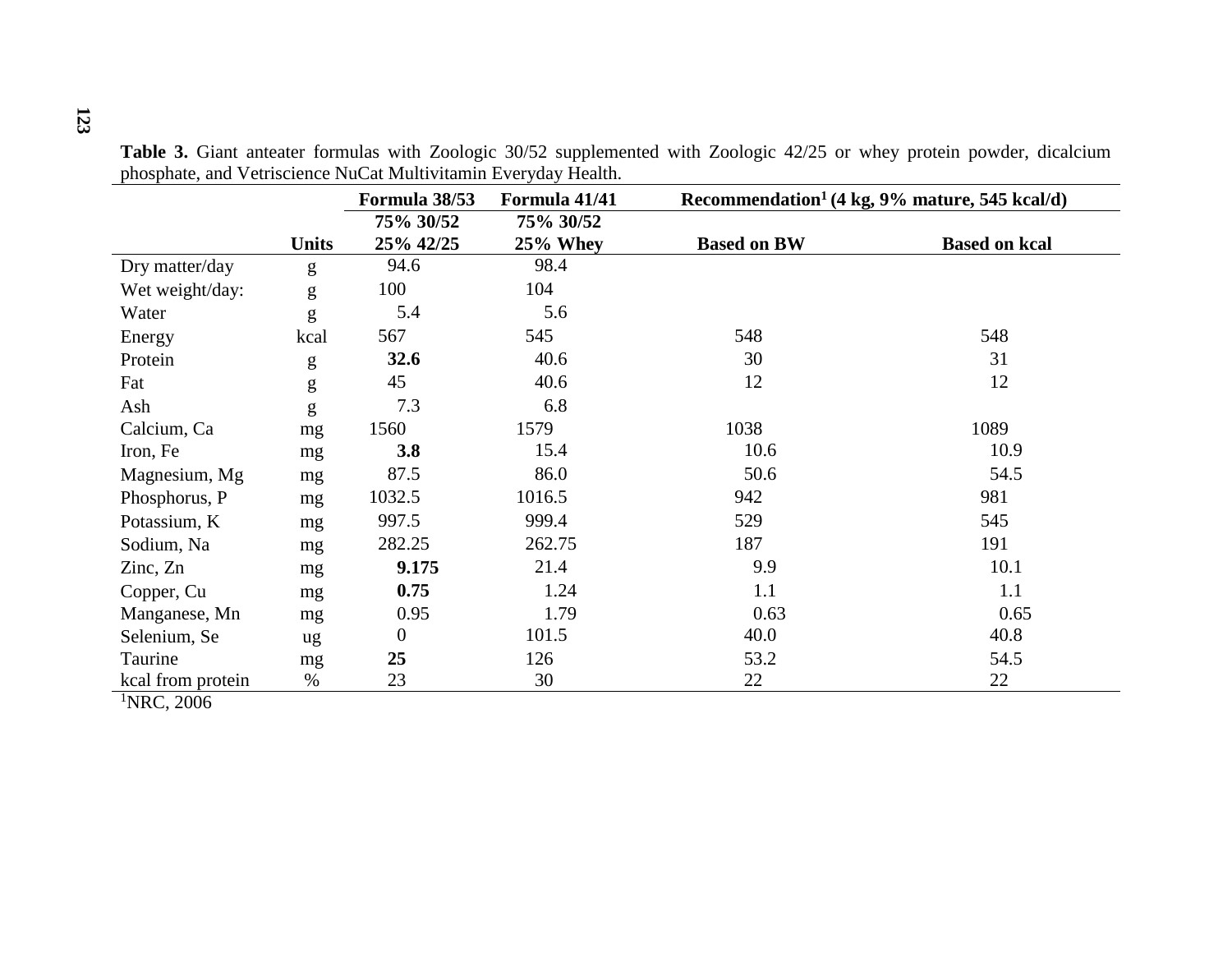

**Figure 1.** Average bodyweights with standard deviation for giant anteaters estimated from Species360 weight date for captive hand-reared and parent-reared anteaters. Average daily gain estimated from changes in weight averages. Growth curve for 20M056 overlaid in blue.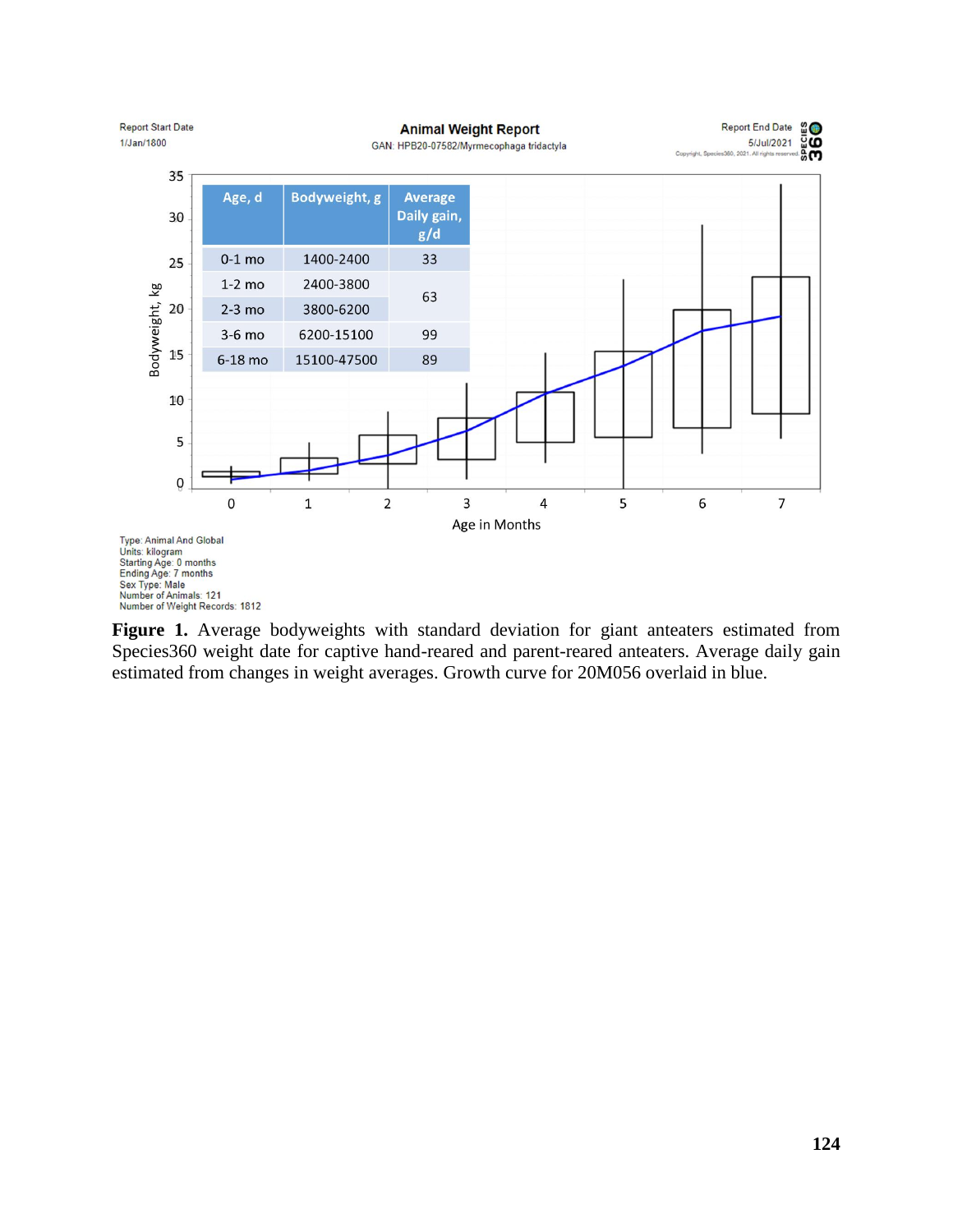

**Figure 2**. Early weight curve for hand-reared giant anteater 20M056. Times are overlaid with each formula %DM and approximate protein/fat content on a DM basis.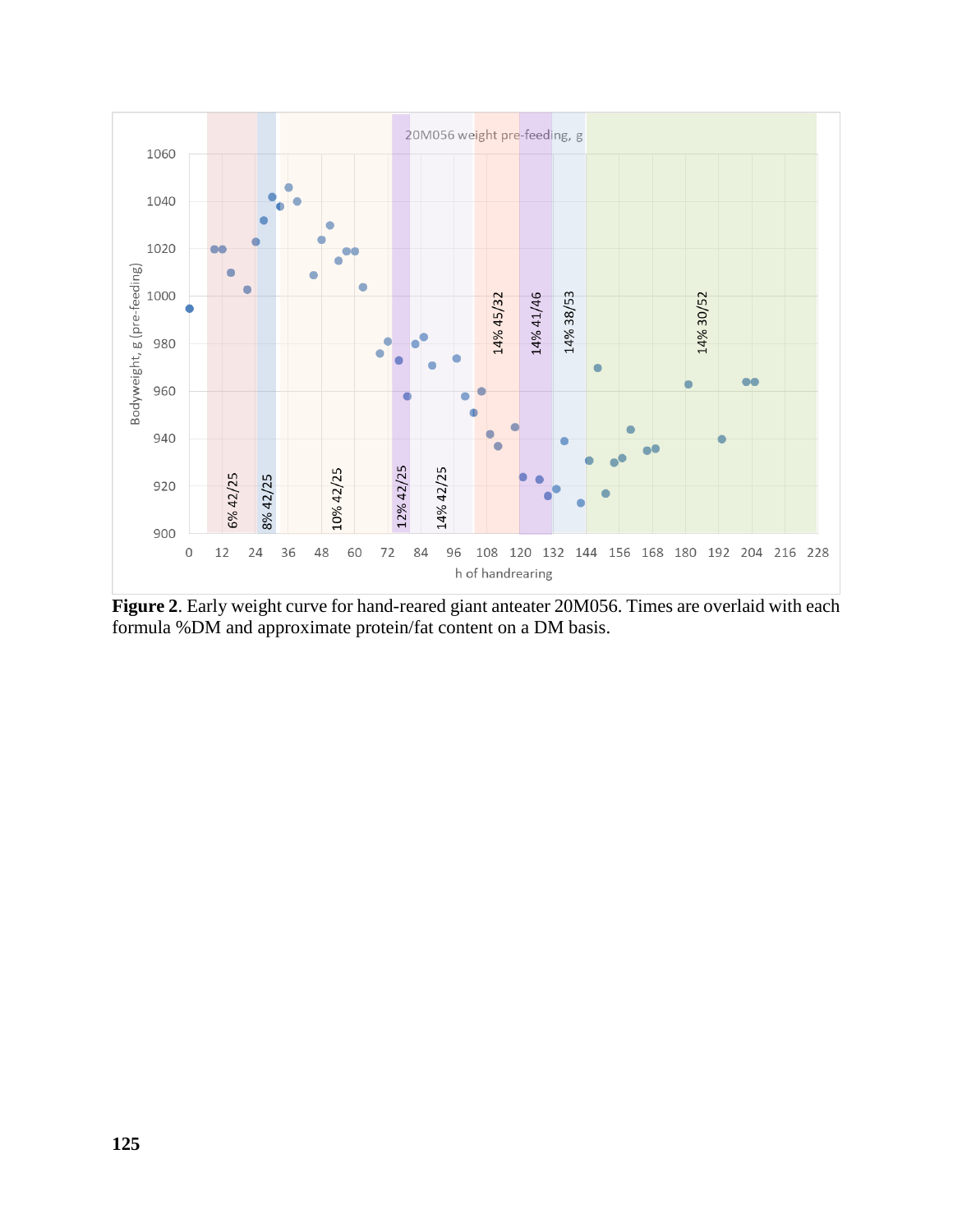

**Figure 4.** Growth curve and average daily gain (g/d) of hand-reared giant anteater 20M056 showing changes in growth rate with different formulations. Volumes and feeds per day were also adjusted based on growth with calories increasing steadily over time until weaning began (when feeds were dropped to 3 per day).